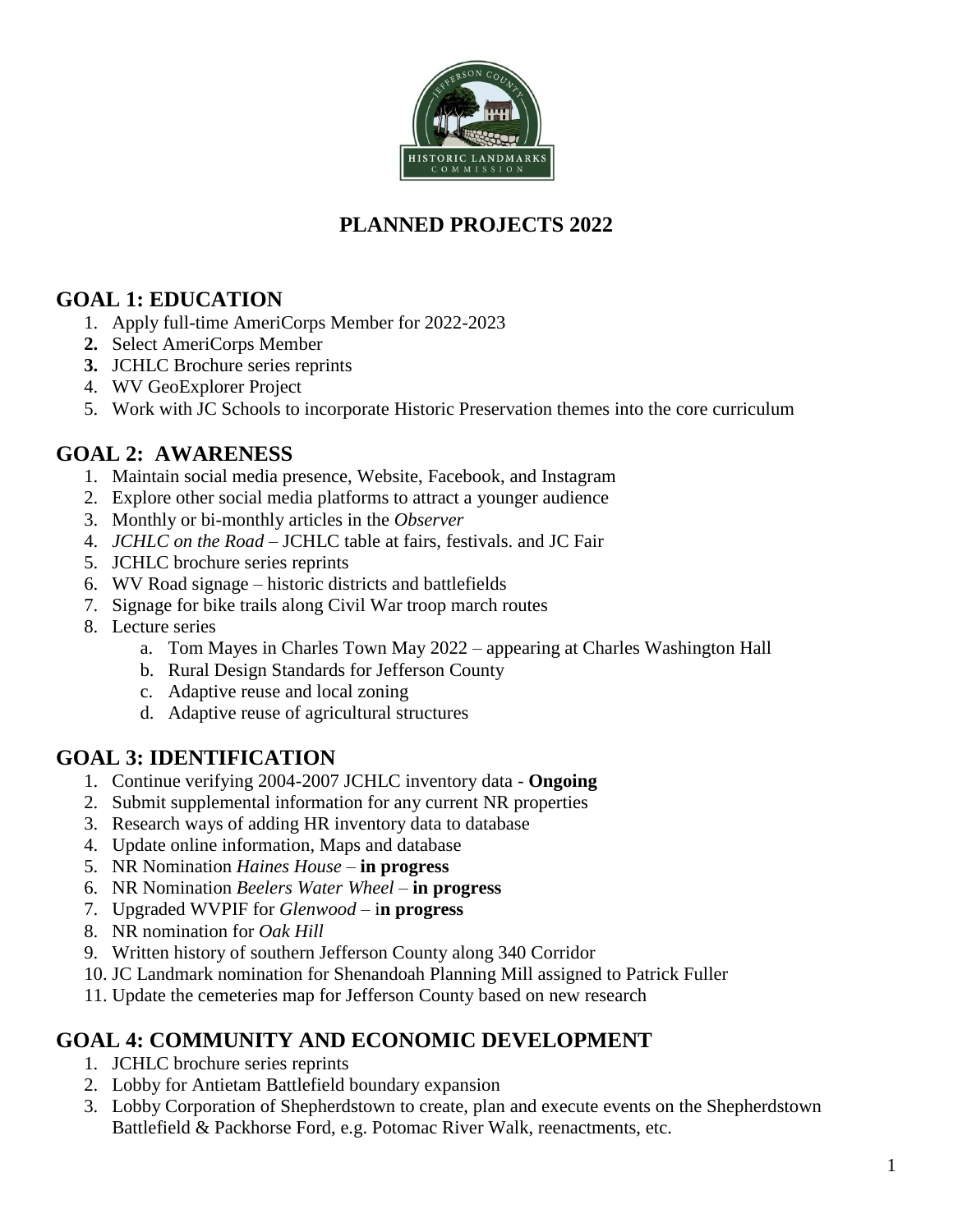- 4. Work with Civil War Trails & Middleway Conservancy to add Middleway as a site on the Civil War **Trails**
- 5. Host two lectures on historic tax credits both Federal and State level
- 6. Partner with JC Farmland Protection on Civil War battlefield land acquistion

# 7. **Smithfield Crossing Battlefield**

- a. Support JC Parks and Rec for battlefield land acquisition
- b. Contact Sidewinder Enterprises LLC. Newport Beach, CA land acquisition
- c. Work with Nature Conservancy on acquisition of Lake Louise

### 8. **Summit Point Battlefield**

- a. Support battlefield friends' group
- b. Kubic property acquisition

### 9. **Middleway Historic District**

- a. Support Middleway Conservancy projects
- b. Design standards for Middleway Historic District **No comments on draft received from MC**

# **GOAL 5: STEWARDSHIP**

### **Peter Burr Farm**

- 1. Renew MOU for mowing and use JCPRC and JCHLC
- 2. Update PBF master plan
- 3. Create a JC arboretum that includes JC School property
- 4. Upgrades and maintenance
	- a. Install grease trap in kitchen
	- b. Paint main house
	- c. New siding for Utility building
- 5. Archeology collection rehousing

### **Duffield's Depot**

- 1. Contract for grounds maintenance
- 2. Rehabilitate building as Duffields Depot Museum
	- a. Run electricity into building
	- b. Solve the water problem in the crawlspace
	- c. Inject Bentonite around exterior foundation
	- d. Construct front steps
	- e. Replace west gable end with stone
	- f. Replace north side flooring with heart pine
	- g. Hire a contractor to do a paint analysis
	- h. Preservation and replacement of interior details
		- i. Plaster interior walls
		- ii. Replace wood trim
		- iii. Reconstruct interior cabinet
	- i. Construct/purchase a handicap access ramp to south door
	- j. Begin planning interior exhibits/interpretive panels
	- k. Hang exterior shutters
	- l. Paint interior and exterior

### **Shepherdstown Battlefield**

- 1.ABT Park Day April 9, 2022
- 2. SBPA fall cleanup
- 3.Easement Monitoring